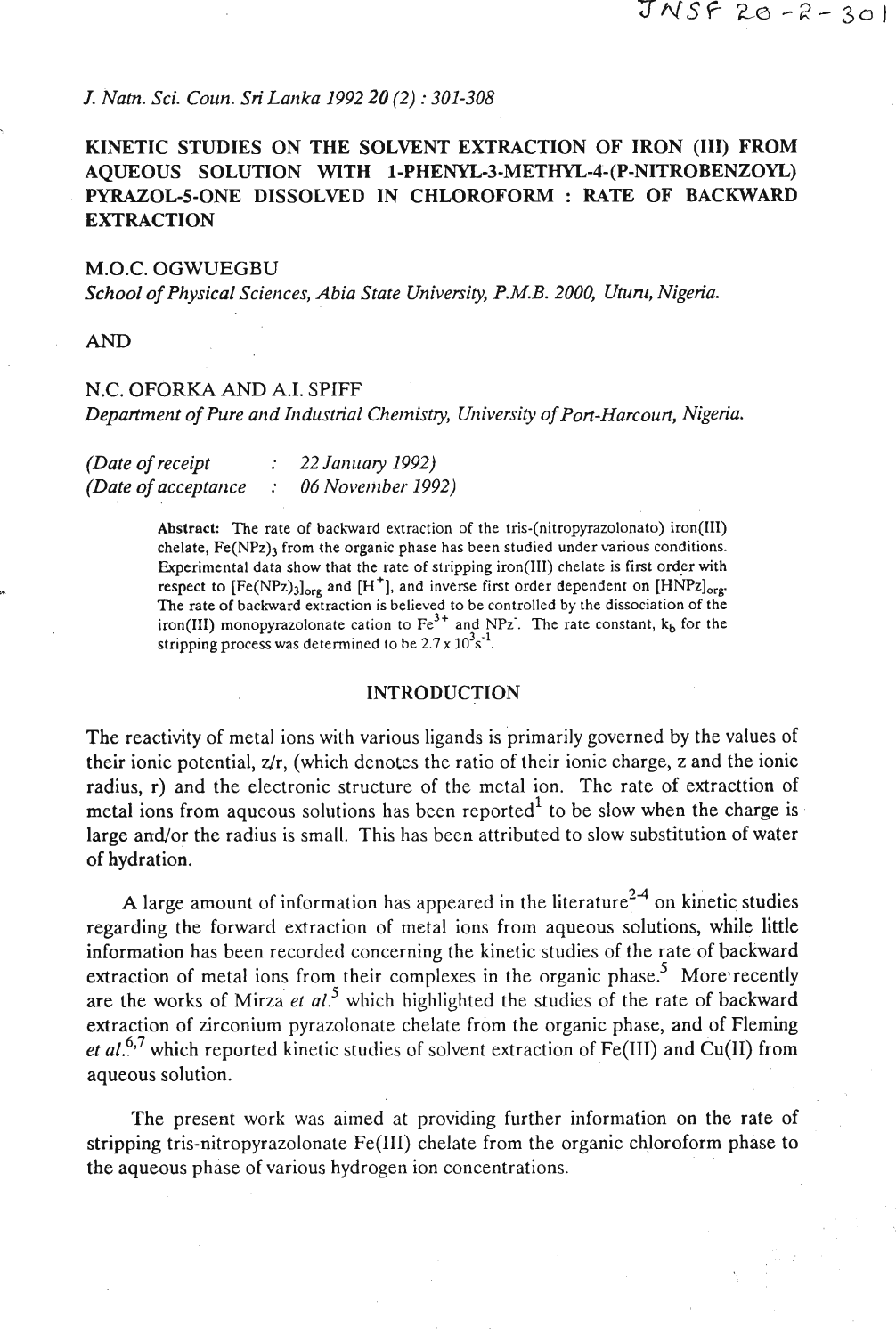-a 5

**3** 

#### **METHODS AND MATERIALS**

### Apparatus and Reagents

The nitropyrazolone (HNPz) was synthesized from high grade p-nitrobenzoyl chloride and 1-phenyl-3-methyl-5-pyrazone (HPMP) as described by Jensen $<sup>8</sup>$ and Okafor.<sup>9</sup></sup> However, HPMP was initially prepared from analytical grade phenylhydrazine and ethylacetoacetate.

The HNPz that was previously recrystallized from ethanol was dissolved in chloroform to obtain the desired concentration. All other reagents were of analytical grade, except otherwise stated.

The stock solution of Fe(II1) was prepared by dissolving 0.216g of ferric ammonium sulphate,  $NH_4Fe(SO_4)_2.12H_2O$  in 250cm<sup>3</sup> of 0.1Mdm<sup>-3</sup>  $H_2SO_4$  solution giving  $1.7x10^{-3}$  Mdm<sup>-3</sup> Fe(III). Further dilutions were made there from by adding appropriate amounts of distilled demineralized water and suitable buffer solutions (KCl/HCl and NaAc/HAc) after proper adjustments with  $H_2SO_4/NH_3$  solutions, to attain aqueous buffer medium of pH range 0.5 to 3.2. Spectrophotometric **<sup>a</sup>** measurements were made using SP8-100 UV-visible spectrophotometer (Pye Unicam, *C3* Cambridge U.K.) and the aqueous medium pH values were recorded with TOA Digital pH meter model HIM-208.

# Back Extraction Procedure

The backward extraction studies were carried out by first extracting the Fe(III) ions from the organic phase to the aqueous phase, by mixing equal volumes  $(4cm<sup>3</sup>)$  of  $4.5x10^{-5}$  Mdm<sup>-3</sup> Fe(III) solution and 0.002-0.05 Mdm<sup>-3</sup> HNPz chloroform solutions in stoppered extraction bottles. The mixture was agitated at a high constant speed for a specific interval of time (5-240 mins) by means of a mechanical shaker. After extraction, the phases were allowed 30 mins settling time, after which they were separated. The Fe(II1)-pyrazolonate organic extract was subseqyently agitated with equal volume of aqueous solution for a specific time interval (5-240 mins). The phases were allowed to separate, and the concentration of Fe(II1) back-extracted was determined spectrophotometrically<sup>10</sup> using 1,10-phenanthroline at 480 nm, while that in the organic phase as complex was determined by meterial balance.

All experiments were conducted at  $26 \pm 0.5^{\circ}$ C and constant ionic strength of 0.3M, maintained by the use of sodium sulphate. Preliminary experiments showed that sulphate ions had no effect on extractions. The extraction equilibrium of Fe(III) with HNPz was achieved by agitating aqueous solutions of Fe(III) with various concentrations of  $HNP<sub>z</sub>$  in chloroform for 45 minutes.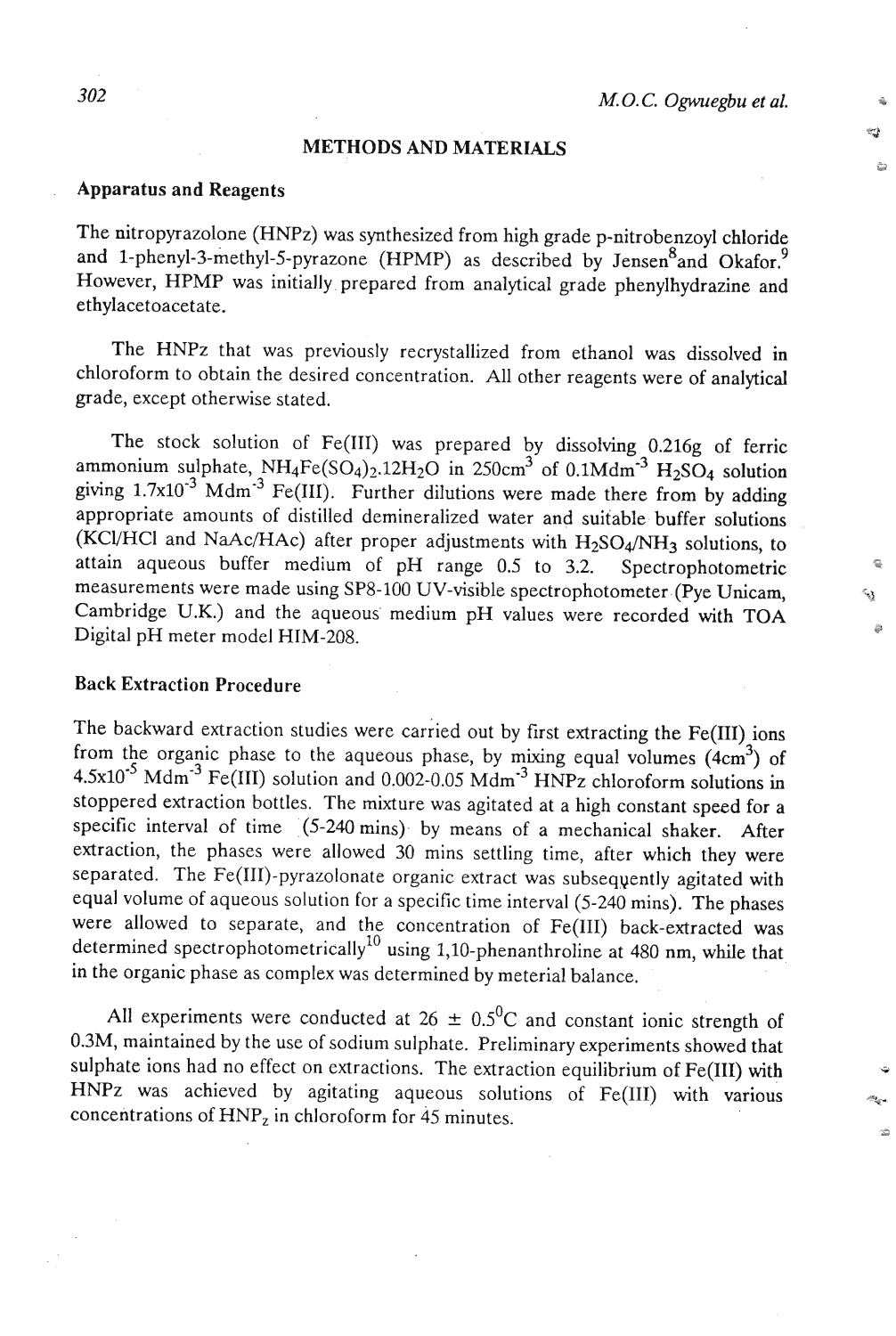#### Treatment of Rate Data

**L** 

The mathematical treatment of the extraction data is as reported elsewhere.<sup>3,5</sup>

#### Extraction Equilibrium

The extraction equilibrium of Fe(II1) with an acidic extractant, **HNPz** follows the following equilibrium relation:

$$
Fe(III)_{aq} + 3HNP_{Z_{(org)}} \stackrel{K_{ex}}{\Longleftarrow} Fe(NPz)_{3(org)} + 3H^+_{(aq)}
$$
 (1)

$$
K_{\text{ex}} = \frac{[Fe(NPz)_{3}]_{\text{org}} [H^{+}]^{3}}{[Fe(III)] [HNP_{2}]_{\text{org}}^{3}}
$$
(2)

But the ratio of  $[Fe(NPz)<sub>3</sub>]<sub>org</sub>$  to  $[Fe(III)]$  is the distribution ratio, D. Therefore:

$$
D = \frac{K_{\text{ex}} \left[ HNPz \right]_{\text{org}}}{\left[ H^+ \right]}
$$
 (3)

and

$$
logD = logK_{ex} + 3 log [HNPz]_{org} + 3pH
$$
 (4)

The species without subscripts represent those in the aqueous phase. Equation (4) was used for calculating the extraction equilibrium constant,  $K_{ex}$  from the experimental data.

## Rate of Backward.Extraction

The rate of backward extraction of Fe(II1) may be expressed by eqn. (5) as:

$$
\frac{-d[Fe(NPz)_{3}]_{\text{org}}}{dt} = k_{\text{b}}[Fe(NPz)_{3}]_{\text{org}}^{\text{p}}[HNPz]_{\text{org}}^{\text{q}}[H^+]^{\text{r}}
$$
(5)

where  $k_b$  is the rate constant for the backward extraction, and p,q and r are the respective reaction orders. When the extractant and H<sup>+</sup> ions are in excess relative to  $Fe(NPz)<sub>3</sub>$ , the above equation may be represented as:

$$
\frac{-d\left[Fe(NPz)_{3}\right]_{\text{org}}}{dt} = S^{1}\left[Fe(NPz)_{3}\right]_{\text{org}}^{p}
$$
(6)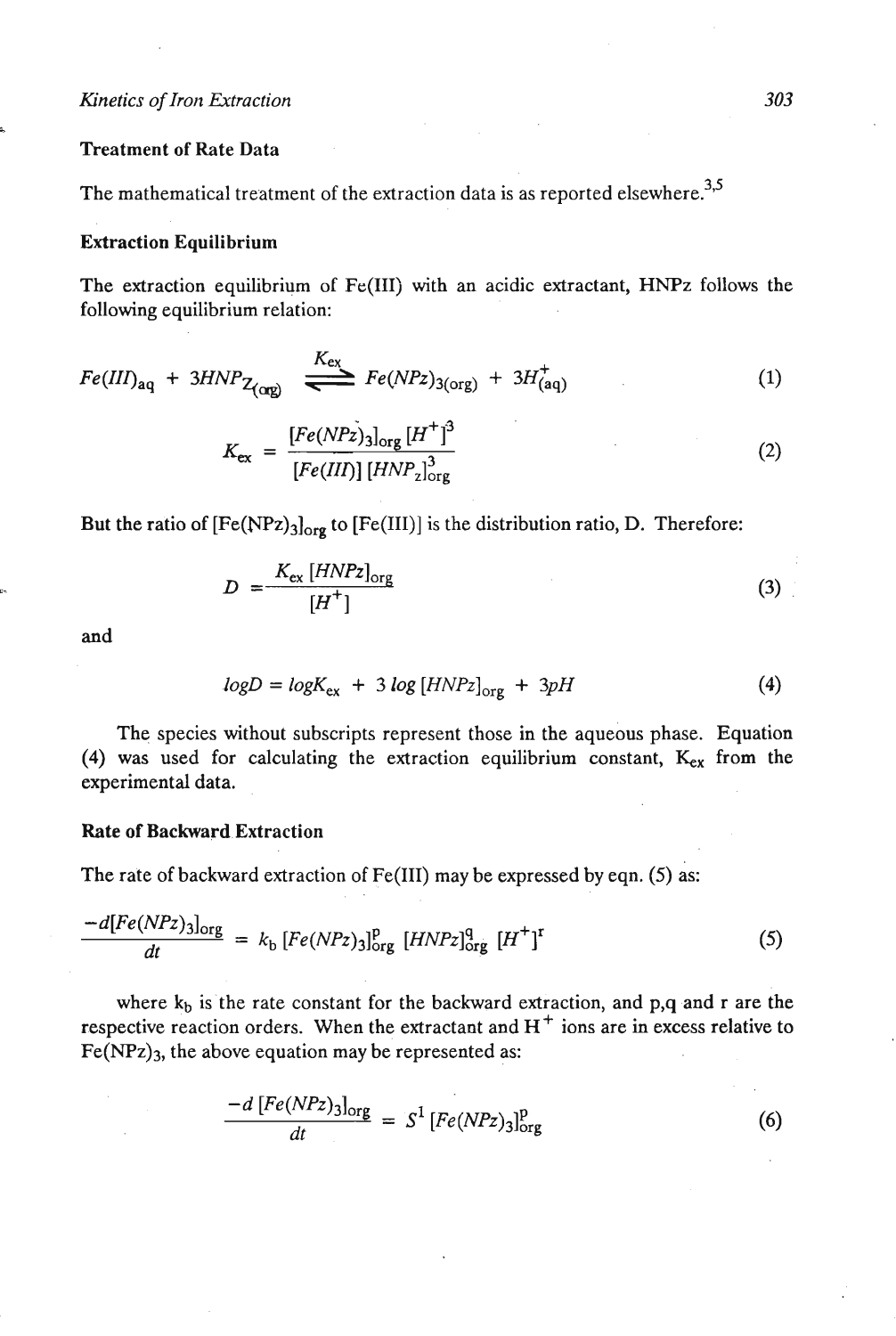**Y** 

 $\rightarrow$ 

Where  $S^1 = k_b$  (h)<sup>q</sup><sub>0rg</sub> (h)<sup>r</sup>; *hl* and *h* are the fixed extractant and H<sup>+</sup> ion concentrations respectively. **<sup>5</sup>**

Therefore,

$$
\frac{-d\left[Fe(NPz)\right]_{\text{org}}}{\left[Fe(NPz)\right]_{\text{org}}^{\text{p}}} = S^1 dt = k_{\text{b}} \left(l_l l\right)_{\text{org}}^{\text{q}} \left(l_l\right)^{\text{r}} \tag{7}
$$

When the reaction order, p with respect to  $[Fe(NPz)_{3}]_{org}$  is unity, as was the case in the prescnt study, the following mathematical treatment is possible. If  $p = 1$ ; then,

$$
=\frac{dln\left[Fe(NPz)_3\right]_{\text{org}}}{dt} = S^1 \tag{8}
$$

Integration of eqn. (8) gives:

$$
-\log [Fe(NPz)_3]_{\text{org}} = S^*t + C \tag{9}
$$

Where C is the integration constant, and  $S^*$  is equal to

 $S^1/2,303$  (or 0.4342 x  $S^1$ ).

By eqn. (9), a plot of -log[Fe(NPz)<sub>3</sub>]<sub>org</sub> vs. t should give a straight line with a slope equal to S  $(0.4342 \times S^1)$ .

In order to obtain the reaction order with respect to  $[HNPz]_{\text{org}}$  and  $[H^+]$  in equation (5), measurements were made with one of these quantitites kept constant. Thus, by keeping  $H^+$  ion concentration constant, various concentrations of HNPz are used. For a particular HNPz concentration, the extraction procedure is taken through the various time intervals. The slope,  $S_{HNPz}^*$  is obtained from the linear portion of the plot, and the corresponding parameter,  $S_{HNPz}^1$  calculated. Hence, when the H<sup>+</sup> ion concentration is fixed at h, the parameter,  $S_{\text{HNPz}}^1$  may be defined as:

$$
\log S_{\text{HNPz}}^1 = \log k_b(h)^r + q \log \left[ HNPz \right]_{\text{org}} \tag{10}
$$

From equation (10), the order of backward extraction, q, with respect to [HNPz]org can be obtained from the slope of the plot of  $log S^1_{HNPz}$  vs.  $log[HNPz]_{org}$ .<br>Similarly, when the concentration of HNPz is fixed at *hl*, then the parameter,  $S^1_{H^+}$  is expressed as:

$$
\log S_{\rm H}^1 + \, = \, \log k_{\rm b} (h l)^{\rm q} \, + \, r \log \left[ H^+ \right] \tag{11}
$$

and r can similarly be calculated.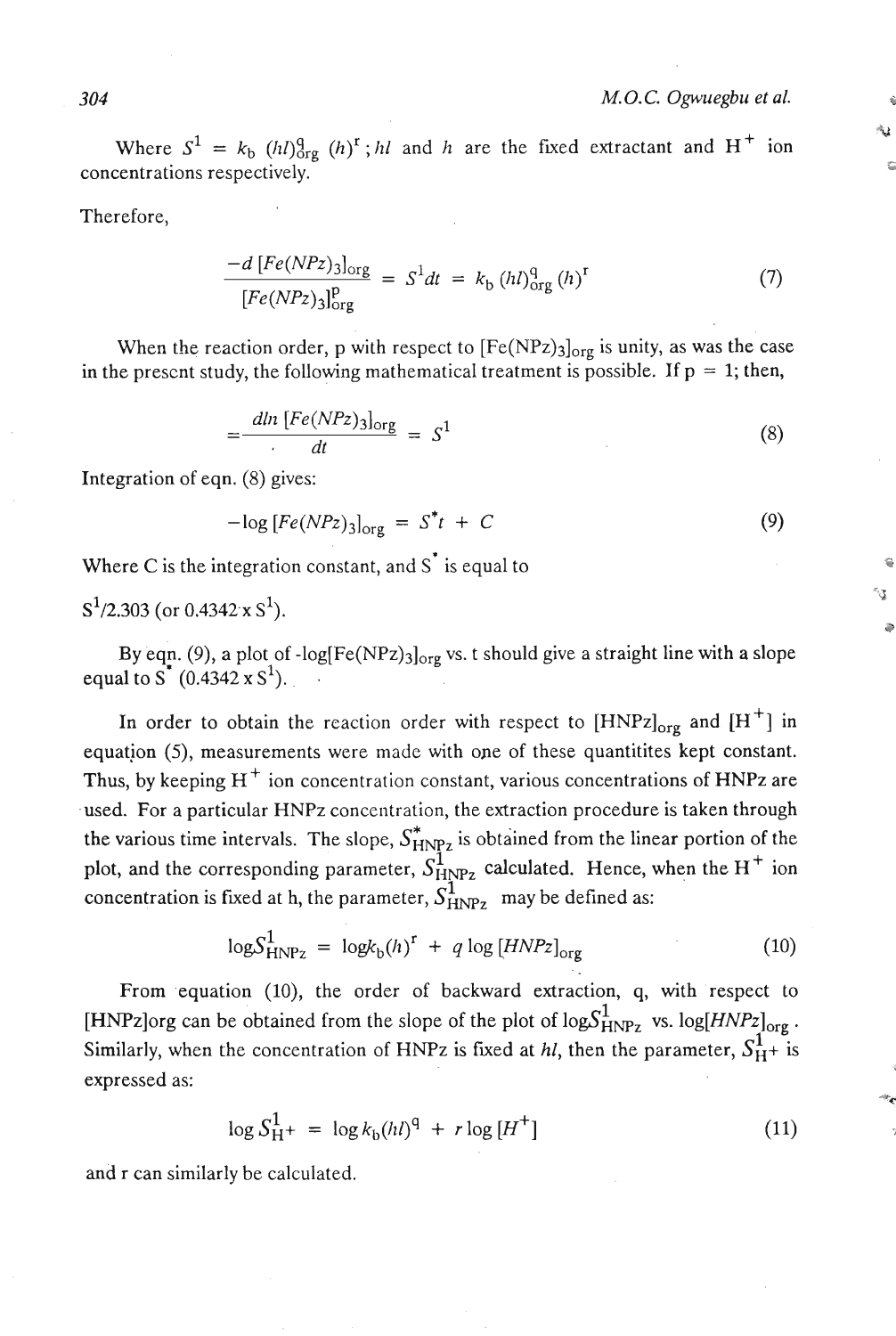#### RESULTS AND DISCUSSION

The experimental equilibrium data are given in Table 1. The results show that the distribution ratio, D is proportional to  $\left[\overline{H}NPz\right]_{\text{org}}^3$  and  $\left[H^+\right]^{-3}$ , indicating that Fe(III) exists as  $Fe(NPz)$ <sub>3</sub> in the organic phase. Experiments conducted to determine the degree of dependency of extraction on pH showed that D is third-power dependent on  $[H^+]$ , as a plot of log D vs. pH gave a straight line up to pH 2.5, with a slope of 3.

Table 1: Extraction equilibrium data

| $log [HNPz]_{org}$ | logD                             |                   |
|--------------------|----------------------------------|-------------------|
| $-2.70$            | 0.10                             | 0.80              |
| $-2.50$            | 0.70                             | 0.80              |
| $-2.40$            | 0.95                             | 0.85              |
| $-2.30$            | 1.30                             | 0.80              |
| 2.25               | 1.60                             | 0.65              |
| 2.00               | 2.35                             | 0.65              |
| 1.80               | 2.65                             | 0.68              |
|                    | Av. $log K_{ex}$<br>and $K_{ex}$ | 0.75<br>≕<br>0.18 |

 $[H^+] = 0.001Mdm^{-3}$  (equation 3)

### Rate of Extraction

The plot of -log  $[Fe(NPz)_3]_{org}$  vs t gave a straight line at the initial rate, indicating that the rate of backward extraction of iron is first order with respect to  $[Fe(NPz)<sub>3</sub>]<sub>ore</sub>$ , i.e.,  $p = 1$ . This is shown in Figure 1. The dependence of the rate of stripping iron on  $[H^+]$  and  $[HNPz]_{org}$  are respectively, shown in Figures 2 and 3, as plots of log  $S^1_{H^+}$  vs.  $-log[H^+]$  and  $logS_{HNPZ}^1$  vs.  $log[HNPZ]_{org}$  with slops of -1.08 and -1.0. The substitution of these values into equations. (10) and (11) demonstrates a first order dependence on  $[H^+]$  i.e.  $r = 1.0$  and inverse first order dependence on [HNPz]org, i.e.  $q = -1.0$  of the backward extraction of iron(III).

From the above results, the equation for the rate of backward extraction of iron(II1) can thus be re-written as:

$$
\frac{-d\left[Fe(NPz)\right]_{\text{Org}}}{dt} = \frac{k_{\text{b}}\left[ (NPz)_{\text{3}} \right]_{\text{Org}} \left[ H^{+} \right]}{\left[ HNPz \right]_{\text{Org}}} \tag{12}
$$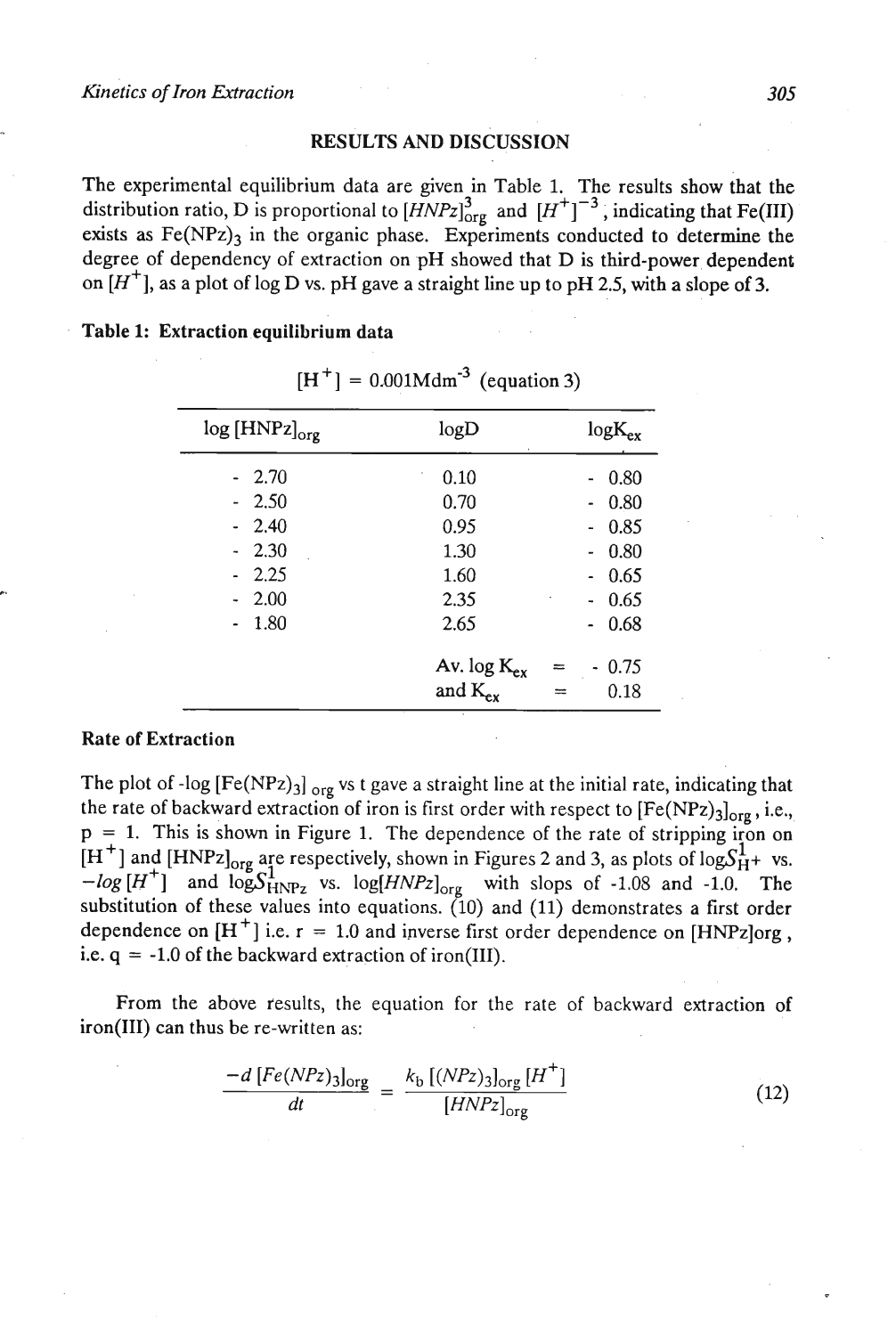٢Ţ. z.

ă

From the foregoing, therefore, the backward extraction of iron on the overall, is a first order process. Applying the results, and using equation (5), the velocity constant,  $k_b$  was calculated as 2.7 x  $10^3 s^{-1}$ .

In the kinetic studies of the rate of extraction of Fe(II1) using thenoyltrifluoroacetone (HTTA), Sekine *et al.*<sup>11,12</sup> established the rate-determining step as the reaction between the undissociated HTTA and Fe(II1) at higher acid concentrations. On the other hand, Mirza *et al.'* in their kinetic studies of the rate of forward extraction of zirconium ions from aqueous sulphate medium using **4-benyzoyl-3methyl-1-phenyl-5-pyrazolone** (HPz) in chloroform and backward extraction of the zirconium pyrazolonate chelate from the organic phase, has reported the rate-determining step for the forward extraction to be the formation of the second complex between the anion, Pz and the aquated species,  $Zr(H_2O)_2SO_4Pz^+$  in the aqueous phase.

In the present study, the nature of iron species that are involved in the rate-determining step is not certain. But in simple terms, the equilibrium steps involved in the backward extraction of iron from the organic phase may by represented by the following:

$$
Fe(NPz)_{3(\text{org})} \quad \longrightarrow \quad Fe(NPz)_{3(\text{aq})} \tag{13}
$$

 $Fe(NPz)_{3(a)} \quad \longrightarrow \quad Fe(NPz)_{2}^{+} + Npz$  (14)

$$
Fe(NPz)^{+}_{2} \qquad \Longleftrightarrow \qquad Fe(NPz)^{2+} + NPz^{-} \qquad (15)
$$

$$
Fe(NPz)^{2+} \qquad \Longleftrightarrow \qquad Fe^{3+} + Npz \qquad (16)
$$

$$
Npz^{-} + H^{+} \quad \Longleftrightarrow \quad HNPz_{(aq)} \tag{17}
$$

$$
HNPz_{(aq)} \qquad \qquad \overbrace{\qquad \qquad} \qquad HNPz_{(org)} \tag{18}
$$

Step 4, equation (16) is proposed to be the rate-determining step, i.e., the dissociation of  $Fe(NPz)_{49}^{2+}$  to Fe<sup>3+</sup> and NPz. In other words, the rate is controlled by the ability or otherwise of  $Fe^{3+}$  to recombine with NPz to form  $Fe(NPz)^{2+}$ . However, the rate-determining step may not be as straight forward as suggested. It may involve some complicated derivatives.

The mechanism of back extraction may, however, be more complex than is simplified by the above equations. Various aquo and hydroxo complexes of  $Fe(III)$ <br>have been proposed  $13,14$  to exist in dilute acid solution viz have been proposed <sup>13,14</sup> to exist in dilute acid solution, *viz.*  $Fe(H_2O)_6^{3+}$ ,  $Fe(H_2O)_5OH^{2+}$  etc. Therefore, the consecutive steps shown in equations *(13)* to *(18)* may involve, among others, ligand exchange, in which the pyrazolonato anions, NPz- are consecutively eliminated by water molecules and/or hydroxy ions.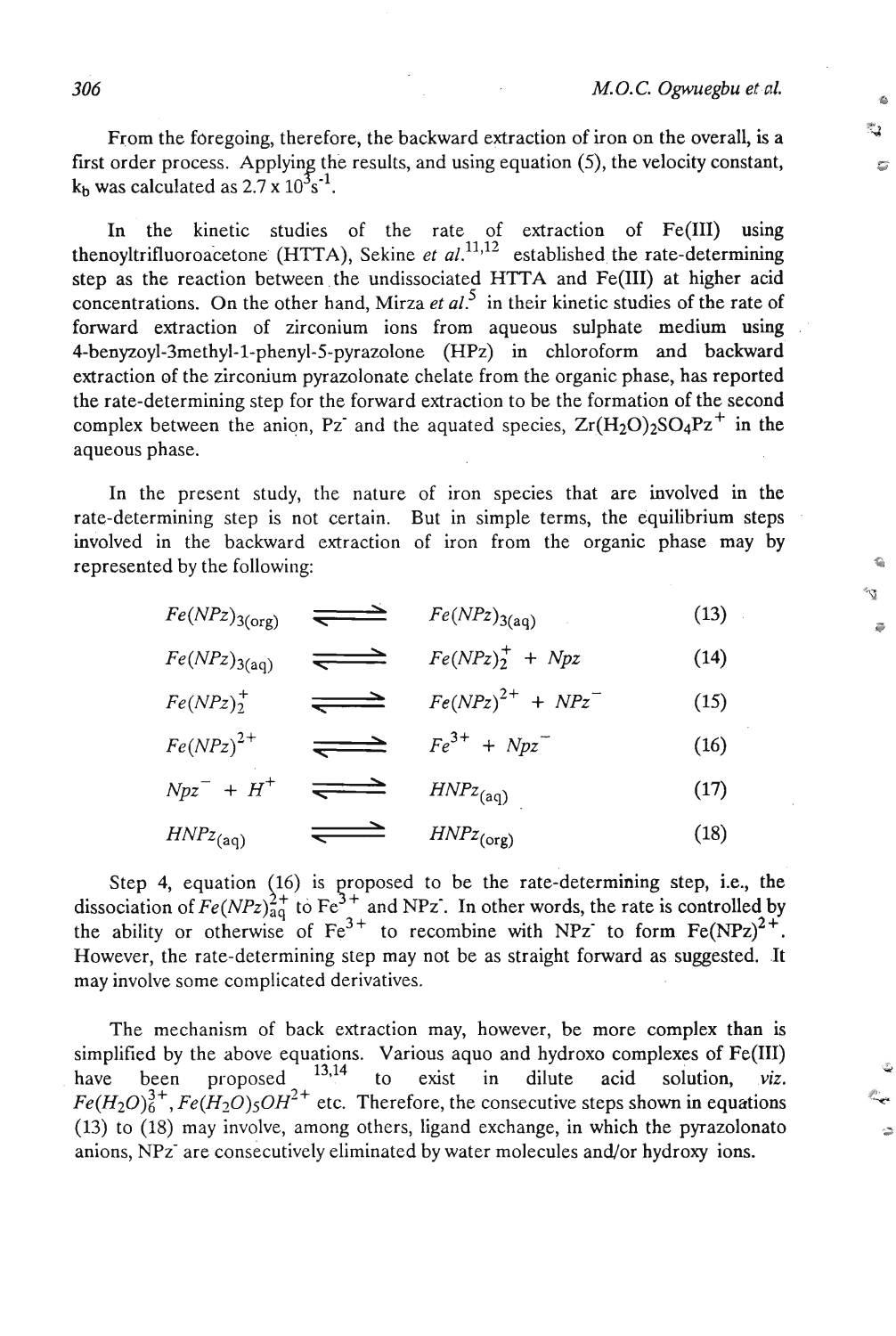# Kinetics of Iron Extraction 307

It is, therefore, reasonable to assume at this point that the transfer of the pyrazolonate chelate from the bulk organic phase to the acid solution is an important process, which is followed by rapid successive exchange of pyrazolonate anions by aqueous solvent molecules to give the overall equilibrium raction, e.g.

 $Fe(NPz)_{3(\text{org})} + 6H_2O \stackrel{3H^+}{\longrightarrow} Fe(H_2O)_{6(\text{aq})}^{3+} + 3HNPz_{(\text{org})}$ 

## **CONCLUSION**

The rate of stripping iron(II1) with aqueous solution has been noted to be highly affected by hydrogen ion concentration. The rate increased as  $[H^+]$  is increased. The mechanism of back extraction is proposed to be the successive exchange of the extractant anions by the solvent molecules/ions to form aquo and hydroxy complexes of Fe(II1); while the rate-coulrolling step involves the dissociation of the iron(II1) monopyrazolonato chelate to  $Fe^{3+}$  and  $NP_z^-$ , followed by fast protonation of the  $NP_z^$ anion, and rapid transference of same to the organic phase.

#### **Acknowledgement**

The authors are grateful to Abia State University, Uturu for sponsoring M.O.C.

#### **References**

- 1. Eigen M. (1963). Rate of extraction of metal ions from aqueous solutions. Pure and Applied Chemistry 46: 38.
- 2. Bolomy R.A. & Wish L. (1950). Journal of the American Chemical Society 72: 4486-4489.
- **3.** Sekine T., Koibe Y. & Komatsu Y. (1971). Rate of extraction of Fe(1II) from aqueous solution using Tri-n-butylphosphate. Bulletin Chemical Society of Japan **32:** 2907-2910.
- 4. McClellan B. E. & Fraiser H. (1964). Kinetic Studies of Zn(I1) with di-a-naphthylthiocarbazone in choloroform.,4nalytical Chemistry 36: **2262-2265.**
- 5. Mirza M. Y., Nwabue F.I. & Okafor **E.N.** (1981). Kinetic studies of the solvent extraction of metal complexes - I. The rate of extraction and back-extraction of Zr **(VI) 1-phyenyl-3-methyl-4-benzoyl-pyrazolonate** chelate. Journal of Inorganic and Nuclear Chemistry **43:** 1363-1369.